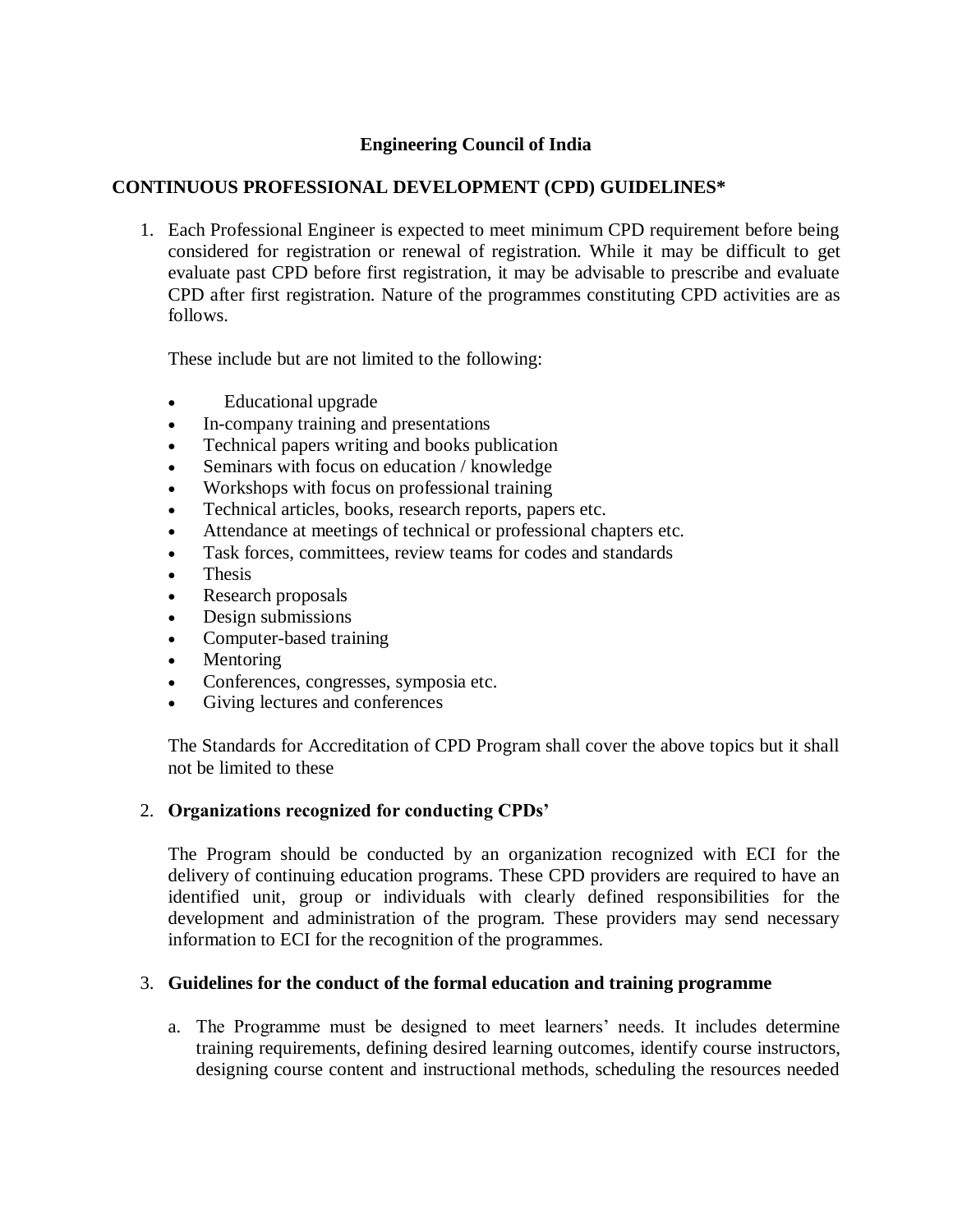for the projected outcome and preparing feedback questionnaire and a postassessment action plan.

- b. Each program must specify its objectives and how it will benefit the learner**.**. The outcome objective should emerge from the needs assessment and provide the learning framework, which focuses on specific goals.
- c. Each program should be planned by the professionally competent instructors. They should be responsible for the needs assessment, instructors' selection, program contents, instructional methods, course delivery, testing, and evaluation. Further the curriculum vitae of the instructors should accompany each program.
- d. Each program must have a mechanism to demonstrate that it has attained the planned learning outcomes. Where individual proficiency is a goal, the participant must be tested for the skill or knowledge acquired in the program. Oral or written examinations may in some cases be the best method to adequately evaluate learning outcomes
- e. The program providers must have a systematic evaluation procedure to know if and where improvements are needed.
- **f.** The Program providers are responsible for arranging the appropriate learning environment and support services. The EIC is responsible for the review of continuing education proposals and activities for the assurance of compliance to the standards established by EIC.

### **4. Mechanism for the evaluation of the CPD of PEs.**

The Continuing Professional Development and Professional Management Skills programmes includes 'Technical Educational Knowledge Update through added qualifications, training and experience and professional management skills upgrade through added training and experience. Each of these categories can be further broken down into significant parts and each part can then be assigned weightage and achievement value. The quality of CPD shall be assured by the development assessment method indicated below. It is the aggregate of credit hours earned in 5-years that will determine as to whether a PE has secured at least 250 credit hours within his/her five years registration validity period or not, for re-registration.

The hours of an applicable CPD are counted by multiplying the actual hours of CPD by the Weight Factor, which indicates the extent of effect of each CPD activity. The following table shows the details: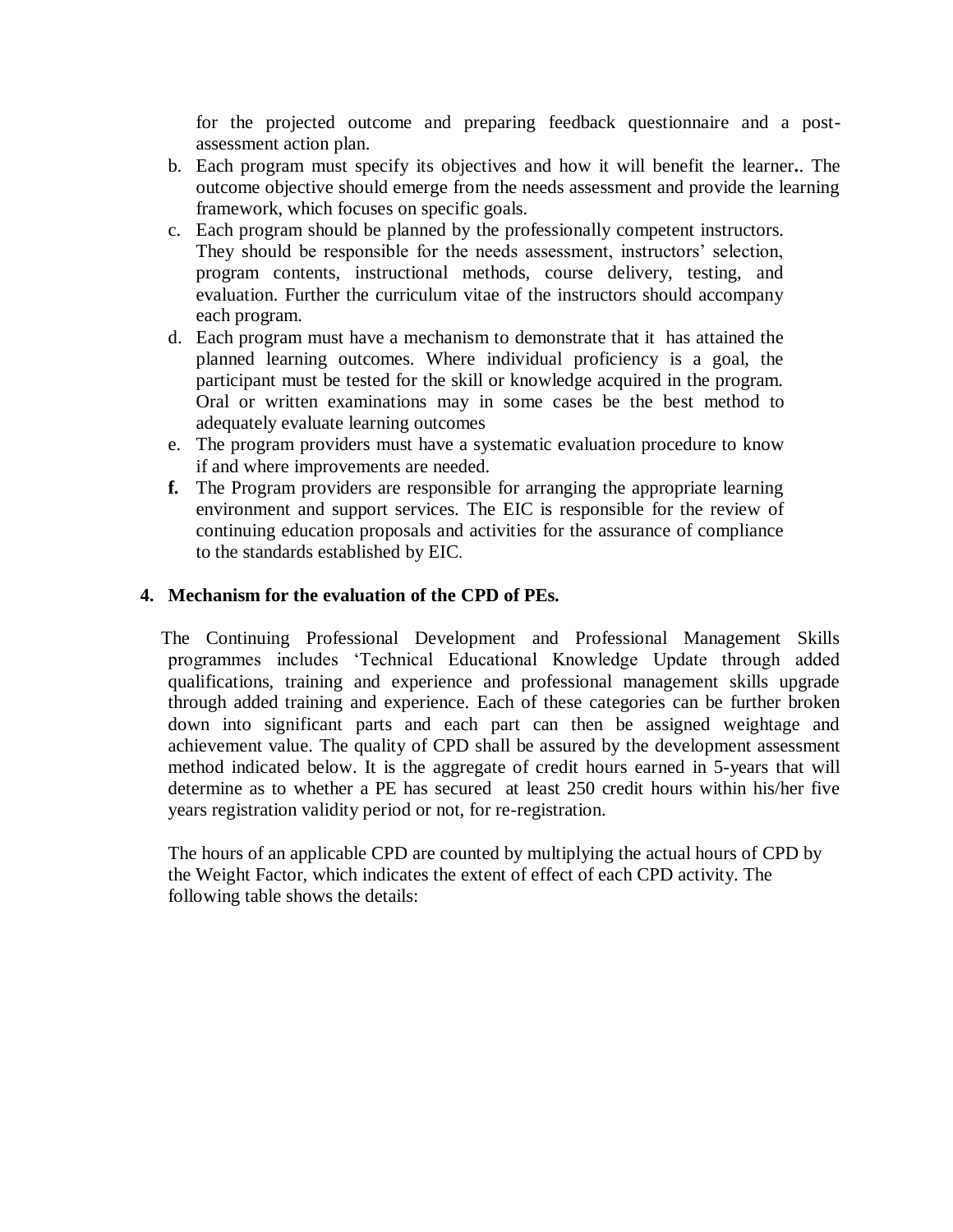| <b>Classification</b>                                                                      | <b>Type</b> | <b>Applicable</b><br><b>CPD</b><br>Program                                                                                                                                                                                                                                                    | <b>CPD</b><br>Weight<br>Factor      | <b>Applicable</b><br><b>Hours</b> | <b>Remarks</b>                                                                                                                                              |
|--------------------------------------------------------------------------------------------|-------------|-----------------------------------------------------------------------------------------------------------------------------------------------------------------------------------------------------------------------------------------------------------------------------------------------|-------------------------------------|-----------------------------------|-------------------------------------------------------------------------------------------------------------------------------------------------------------|
|                                                                                            |             |                                                                                                                                                                                                                                                                                               | (Multiplier) $(*1)$                 |                                   |                                                                                                                                                             |
| Formal<br>Education<br>Upgrade in Engineering /<br>Management<br>duly<br>recognized by ECI | (1)         | Award of Doctorate<br>Award<br>of<br>Post<br><b>Graduate Degree</b><br>of<br>Post<br>Award                                                                                                                                                                                                    | $\overline{c}$<br>2                 | 60<br>50                          | All achievements shall be<br>supported with records<br>and certificates.<br>Limit for total of all $= 120$<br>hrs for 5 year                                |
|                                                                                            |             | Graduate<br>Diploma<br>(Full Time)                                                                                                                                                                                                                                                            | $\overline{2}$                      | 40                                |                                                                                                                                                             |
|                                                                                            |             | Graduate<br>Post<br>Correspondence / Part<br>Time<br>course<br>(including)<br>those<br>though<br>gained<br>the<br>internet)<br>Authoring books on<br>field of specializations<br>published<br>by<br>a<br>reputed:<br>1. National<br>Level<br>Publisher<br>2. International<br>Level Publisher | 1<br>2<br>2                         | 40<br>40<br>50                    |                                                                                                                                                             |
| Formal Education and<br>Training Activities (No<br>limit)                                  | (2)         | Participation in lecture<br>Participation in lecture                                                                                                                                                                                                                                          | $\overline{2}$<br>.<br>$\mathbf{1}$ | Actual hours<br>of attendance     | Lectures in programme<br>conducted<br>by associate<br>members and supported<br>with ECI certification<br>Other lectures supported<br>with ECI certification |
|                                                                                            | (3)         | Participation<br>in<br>symposium,<br>lecture,<br>in-house<br>training,<br>studying<br>tour,<br>conference * etc.                                                                                                                                                                              | 1                                   | Actual hours<br>of attendance     | * Applicable conference<br>international<br>are<br>conference<br>and<br>professional<br>convention<br>that includes assignments<br>to be acquired as CPD    |
| Grant of a Patent                                                                          |             | a patent is granted on a<br>research/ project related<br>subject                                                                                                                                                                                                                              | 2                                   | 60                                | All achievements shall be<br>supported with records<br>and certificates.                                                                                    |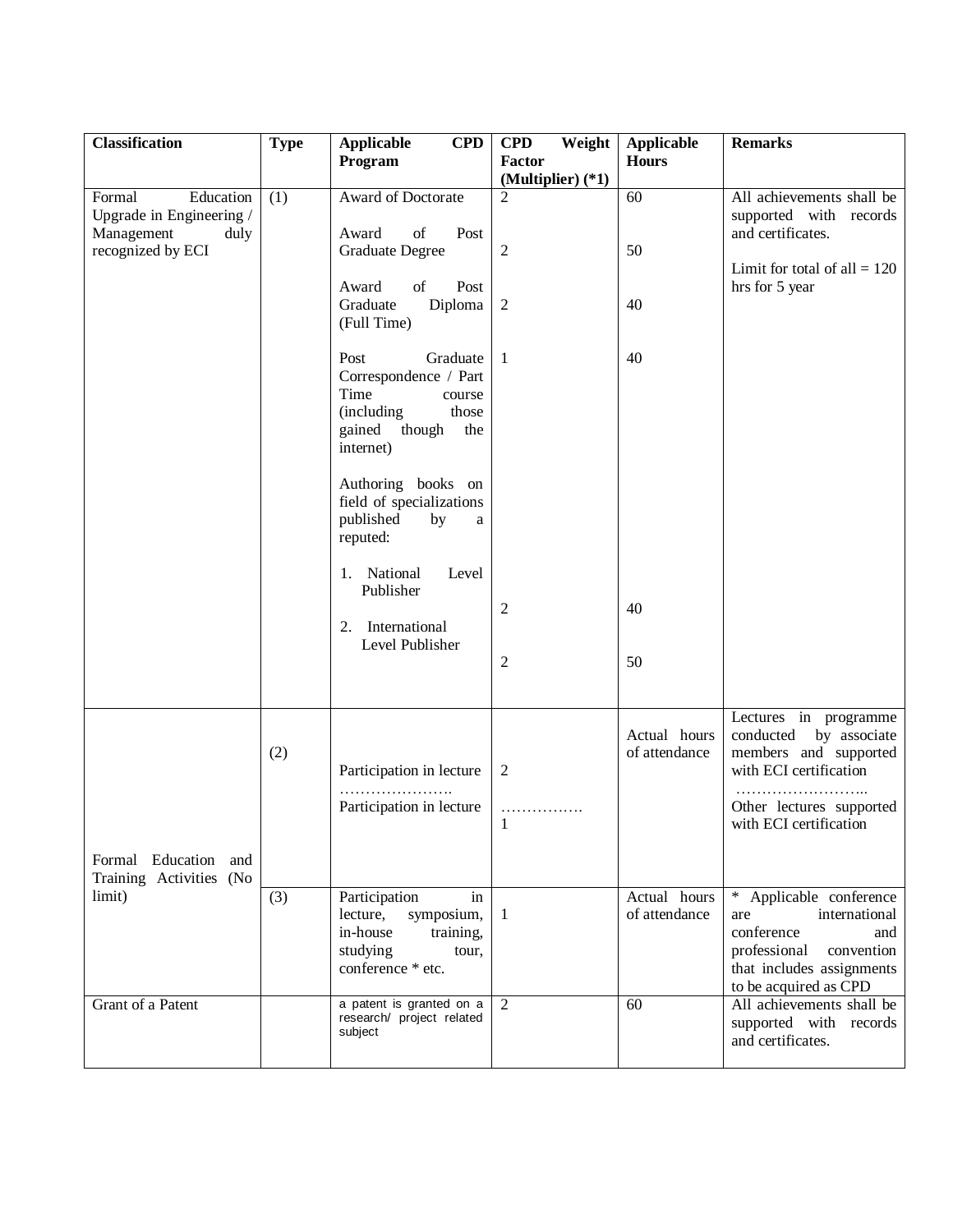| Presentation Papers and<br>other Activities<br>(No limit)                                                  | (4) | Lecture*, Symposium<br>Panelist                                                                                   | 3    | Required<br>hours<br>for<br>giving<br>a<br>lecture | ∗<br>Excluding<br>continue<br>teaching at institutions<br>and university                                                               |
|------------------------------------------------------------------------------------------------------------|-----|-------------------------------------------------------------------------------------------------------------------|------|----------------------------------------------------|----------------------------------------------------------------------------------------------------------------------------------------|
|                                                                                                            | (5) | Participation<br>in<br>an<br>academic meeting                                                                     | 3    | Hours<br>spent<br>at<br>an<br>academic<br>meeting  | In case an applicant writes<br>the thesis and makes the<br>presentation at an                                                          |
|                                                                                                            | (6) | Writing<br>thesis,<br>technical reports and<br>others                                                             | 1    | Required<br>hours to write<br>a report             | Academic meeting, they<br>are counted as $(5)$ and $(6)$<br>respectively.                                                              |
|                                                                                                            | (7) | Attending a committee<br>$*$ etc.                                                                                 | 2    | of<br><b>Hours</b><br>attendance                   | * This is applied only<br>when<br>applicant<br>an<br>in<br>active<br>participates<br>decision (such as at round<br>$-\text{table}$     |
|                                                                                                            | (8) | of<br>social<br>Part<br>contribution such as<br>risk<br>emergency<br>judgment works                               | 3    | Hours<br>spent<br>social<br>for<br>contribution    | Only those with urgency<br>and for the public interest<br>such<br>building<br>as<br>emergence risk judgment<br>works after earthquake. |
| Presentation Papers and<br>other Activities<br>(No limit)<br><b>Professional Practice</b><br>(Upper limit) | (9) | Practical experience of<br>"over two years in<br>responsible charge of<br>significant engineering<br>work" $(*2)$ | 1/10 | Actual hours<br>of<br>activities<br>$(*2)$         | Limit: Total $75$ Hours/ $5$<br>years                                                                                                  |
|                                                                                                            |     |                                                                                                                   |      |                                                    |                                                                                                                                        |

Notes. **\*1.** The number of credit hours will be calculated by multiplying the number of hours actually spent for the CPD activities by a pre-determined weighted factor.

\*2. These are equivalent to practical experience "Spent of over least two years in responsible charge of significant engineering work" requirement for Professional Engineer such as:

- a. Planned, designed, coordinated and executed a small projects;
- b. Undertaken part of a larger project based on an understanding of the whole project.
- c. Undertaken novel, complex, and / or multi-disciplinary work.

# **5. Qualitative assessment**

The National Committee will also undertake a qualitative review of the CPD record and may require the candidates to appear for interviews. The review may also cover whether based on the qualitative assessment the candidate meets the requirements even in cases where there is shortfall in quantitative assessment